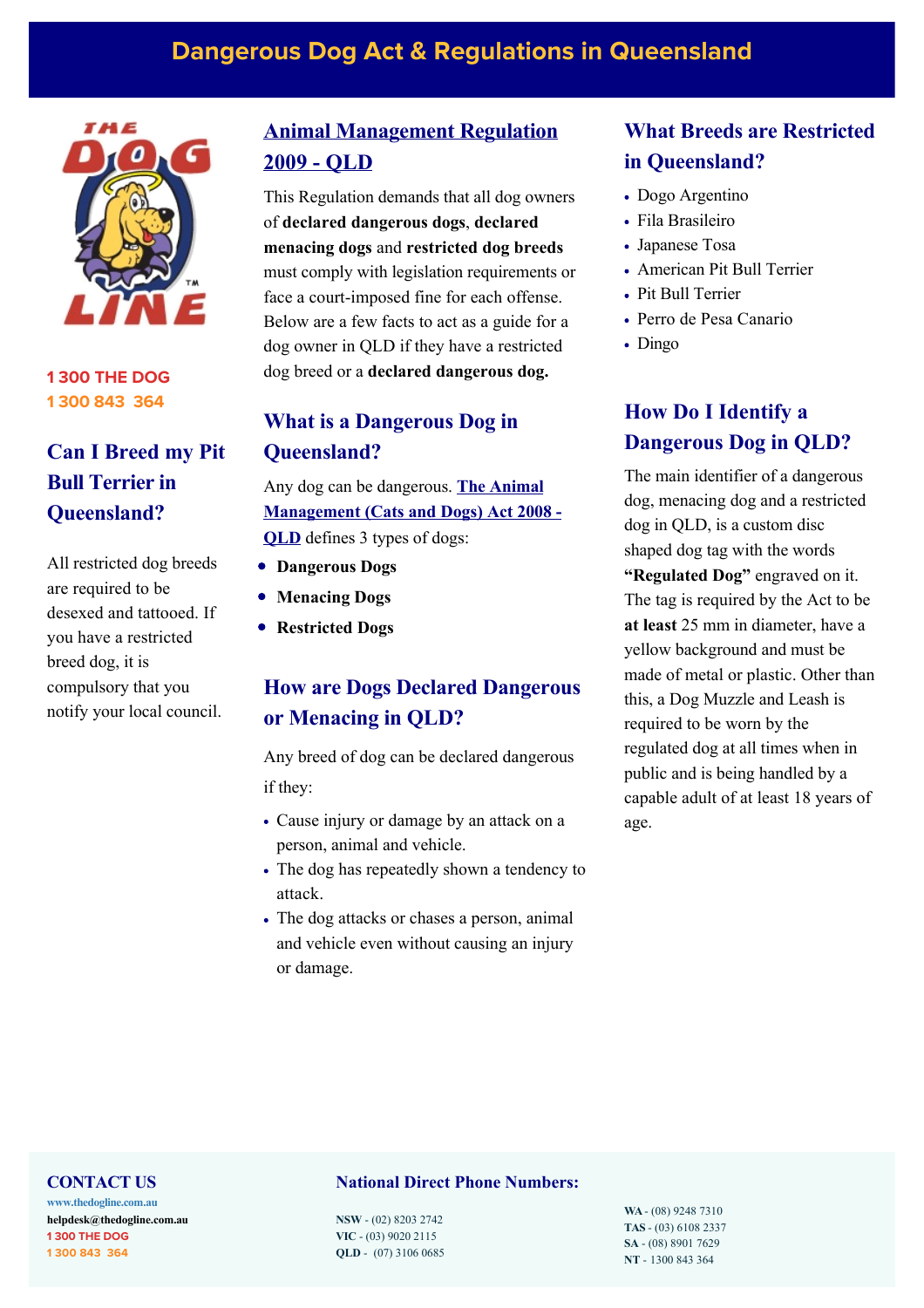# **Dangerous Dog Laws in Queensland**

# **[Animal Management \(Cats & Dogs\) Act 200](http://classic.austlii.edu.au/au/legis/qld/consol_act/amada2008244/)[8 and Animal Management \(Cats & Dogs\)](http://classic.austlii.edu.au/au/legis/qld/consol_reg/amadr2009335/) Regulation 2009**

## **[Identifying Tags for Dangerous](http://classic.austlii.edu.au/au/legis/qld/consol_reg/amadr2009335/s6.html)**

## **Dogs in Queensland**

**Part 2, Division 2, Section 6 of the Regulation states that:** 

**(1)** A tag to be attached to a relevant dog's collar must—

**(a)** be metal or plastic; and

**(b)** be disc-shaped; and

**(c)** have a yellow background; and

**(d)** be **at least** 25mm in diameter; and

**(e)** contain the following information—

**(i)** the words 'Regulated Dog';

n

 **(ii)** a 24-hour contact telephone number for the owner of, or any responsible person for, the dog.

**(2)** The information mentioned in *subsection (1) (e)* must be engraved and legible.



**BEWARE MENACING** DOG declared under the<br>Animal Managemen<br>(Cats and Dogs)<br>Act 2008,<br>chapter 4 **TO Menacing Dog Warning Sign** 

 $(QLD)$ . Click here...



 $(Q|D)$ Click here...

# **[Warning Signs for Dangerous](http://classic.austlii.edu.au/au/legis/qld/consol_reg/amadr2009335/s15.html)**

# **Dogs (QLD)**

#### **[Part 2, Division 4, Section 16 of the](http://classic.austlii.edu.au/au/legis/qld/consol_reg/amadr2009335/s16.html) Regulation states that:**

The **[sign](https://www.thedogline.com.au/buy/dangerous-dog-sign-qld)** must be of at least the following dimensions—  **(a)** 360 mm in height;

- 
- **(b)** 260 mm in width.
- **[Section 17 \(Q](http://classic.austlii.edu.au/au/legis/qld/consol_reg/amadr2009335/s17.html)uality and type of sign) The sign must—**

 **(a)** consist of firm and strong materials; and  **(b)** have a yellow background and black border.

#### **[Section 18 \(Information sign must](http://classic.austlii.edu.au/au/legis/qld/consol_reg/amadr2009335/s18.html) contain)**

**(1)** The sign must contain all of the following words, in the following case—

 **(a)** for a declared dangerous dog—'BEWARE —DANGEROUS DOG';

 **(b)** for a declared menacing dog—'BEWARE

— MENACING DOG';

 **(c)** for a restricted dog—'BEWARE— RESTRICTED DOG';

**(2)** The words must be—

- **(a)** indelible; and
- **(b)** legible; and
- **(c)** black; and

 **(d)** for the words in *subsection (1) (a)* , *(b)* or

*(c)* —approximately 50 mm in height; and

(e) for the words in *subsection* (1) (d) approximately 15 mm in height.

## **CONTACT US**

**[www.thedogline.com.au](https://www.thedogline.com.au/) [helpdesk@thedogline.com.](mailto:helpdesk@thedogline.com)au 1 300 THE DOG 1 300 843 364**

## **National Direct Phone Numbers:**

**NSW** - (02) 8203 2742 **VIC** - (03) 9020 2115 **QLD** - (07) 3106 0685 **WA** - (08) 9248 7310 **TAS** - (03) 6108 2337 **SA** - (08) 8901 7629 **NT** - 1300 843 364